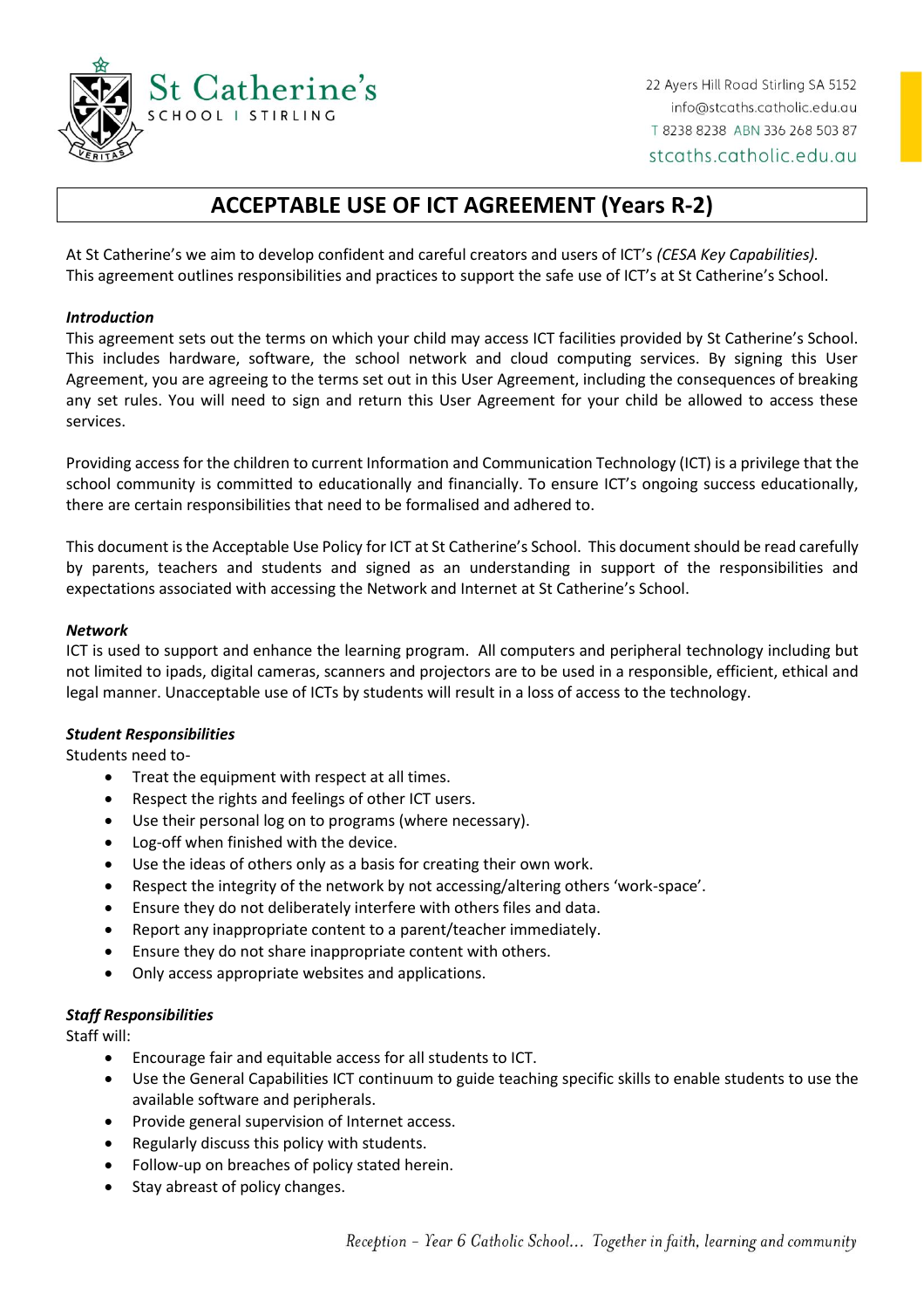

• Teach students ethical, social and technical protocols when collaborating, creating and communicating ideas, information and solutions face-to-face and online.

# *Parent Responsibilities*

Parents will:

• Discuss this agreement with their child/ren.

## *The Conditions*

#### **It is acceptable:**

- To use the Internet for research, information and online learning that relates to education at school.
- To communicate with peers, teachers or other persons who are involved in education, when appropriate.

## **A Responsible user will***:*

- Always use their own Username and Password to access programs and Internet at St Catherine's School.
- Use their device at school for educational purposes.
- Use the Internet with an adult's knowledge and consent.
- Be polite and respectful in their communications.
- Use appropriate language.
- Access and retrieve only their own files.
- Maintain privacy and not reveal their own or other's phone number, address or personal details
- Report to teachers (or parents) immediately any illegal or irresponsible activities.
- Use Airdrop and other network sharing for educational purposes only.

#### *It is unacceptable to:*

- Transmit or deliberately access and/or receive any material that may be considered inappropriate in that it may be of a threatening, sexually explicit, harassing, offensive or discriminatory nature, or material that may be harmful either physically or emotionally to others. This encompasses examples of Cyber-Bullying (see Cyber Bullying and e-crime)
- Log-on with someone else's username and password.
- Change any file that does not belong to the user.
- Reveal their password to anyone not authorised to receive it, nor must one obtain anyone else's password.
- Breach any laws such as copyright (including software) or undertaking any unlawful activity as defined in Commonwealth or States laws.
- Interfere with or disrupt any other users on the network through their activities.
- Place personal details or photographs on the Internet or the details of any person without authorisation.
- Order materials, services or goods from the Internet.
- Use Internet chat sessions, news groups or any other interactive facility without teacher permission. This includes uploading footage of any part of the school or students, school uniform or school logo to sites such as YouTube or other Internet Sharing Community.
- Claim others personal views/works as your own without acknowledging where you found this information (referencing).
- Download any material without teacher permission.
- Take photos of others without their permission.
- Install applications / games without teacher permission

# **Inappropriate actions will garner a consequence in consultation with parents, staff and student**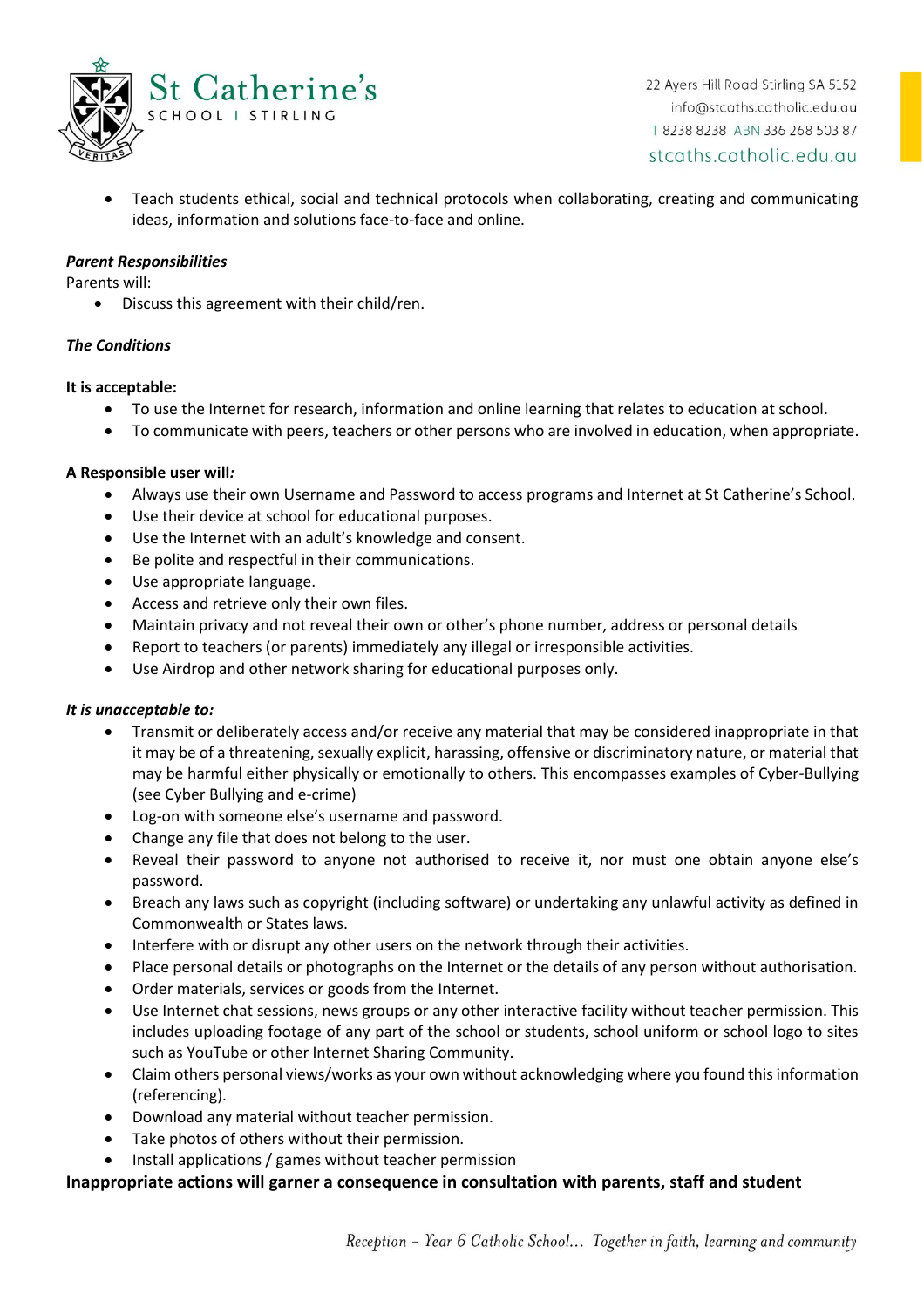

#### **CYBER-BULLYING AND E-CRIME**

St Catherine's School takes your child's safety and personal wellbeing seriously. Please ensure that your child knows what constitutes cyber-bullying

#### *What is cyber bullying?*

**E-technology** provides individuals with a powerful means of communicating instantly with others in both positive and negative ways. Cyber bullying involves using e-technology as a means of victimising others, usually via an internet service or mobile technology. Cyberbullies may use email, chat room discussion groups, instant messaging, web pages or SMS (text messaging) etc. with the intention of harming another person. Activities can include communications that seek to intimidate, control, manipulate, put down or humiliate the recipient. Examples may include flaming (repeated negative messages), sexual and racist harassment, denigration, sharing inappropriate images, impersonation, trickery, exclusion and cyber stalking. The targeted person often feels powerless and may need help.

## *What schools are doing to protect children?*

Research shows schools are one of the safest environments for your child. Cyber bullying has been found to occur more often outside of school. It may follow incidents at school. St Catherine's School wishes to advise Parent/s and Caregivers that it is important to discuss what is acceptable to communicate via email/Internet, as well as ensuring Parents/Caregivers have access to the content shared between your child and their friends/peers. Student computer log in details can be shared with parents to allow them access to their child's account.

# *What can I do if I am unsure or I believe cyber-bullying is occurring?*

- Communicate with your child's teacher who may refer the matter to the Principal.
- Visit the eSafety Commissioner website and use the REPORT ABUSE function: <https://www.esafety.gov.au/key-issues/cyberbullying>

#### *St Catherine's School expects students/parents/guardians/staff do not:*

- Communicate about students, teachers or staff at St Catherine's School in a degrading manner or in way that would offend or cause hurt feelings.
- Seek to email or in any other way communicate with a member of the School community with the intention of abusing, bullying, or causing hurt feelings.
- Swear or in any way use offensive language when discussing a member of the school community. Referring to a staff member in derogatory terms or in a threatening manner is a serious breach of policy.
- Pretend to be someone else in order to deceive or provide misleading information.
- Arrange to meet with a member of the school community using electronic means to perform an act, which would not reflect our school values or be classified a criminal act.
- Use degrading or offensive personal remarks about a member of our school community.
- Share or view inappropriate content or encourage the viewing of inappropriate content.
- Upload video or images of students or staff of St Catherine's School to shared community sites such as YouTube, or allow any likeness of the grounds, uniform, students or staff to be uploaded to such sites without express permission by staff and the parent community.
- Use social media to make fraudulent (untrue) claims about members or ex-members of our school community.